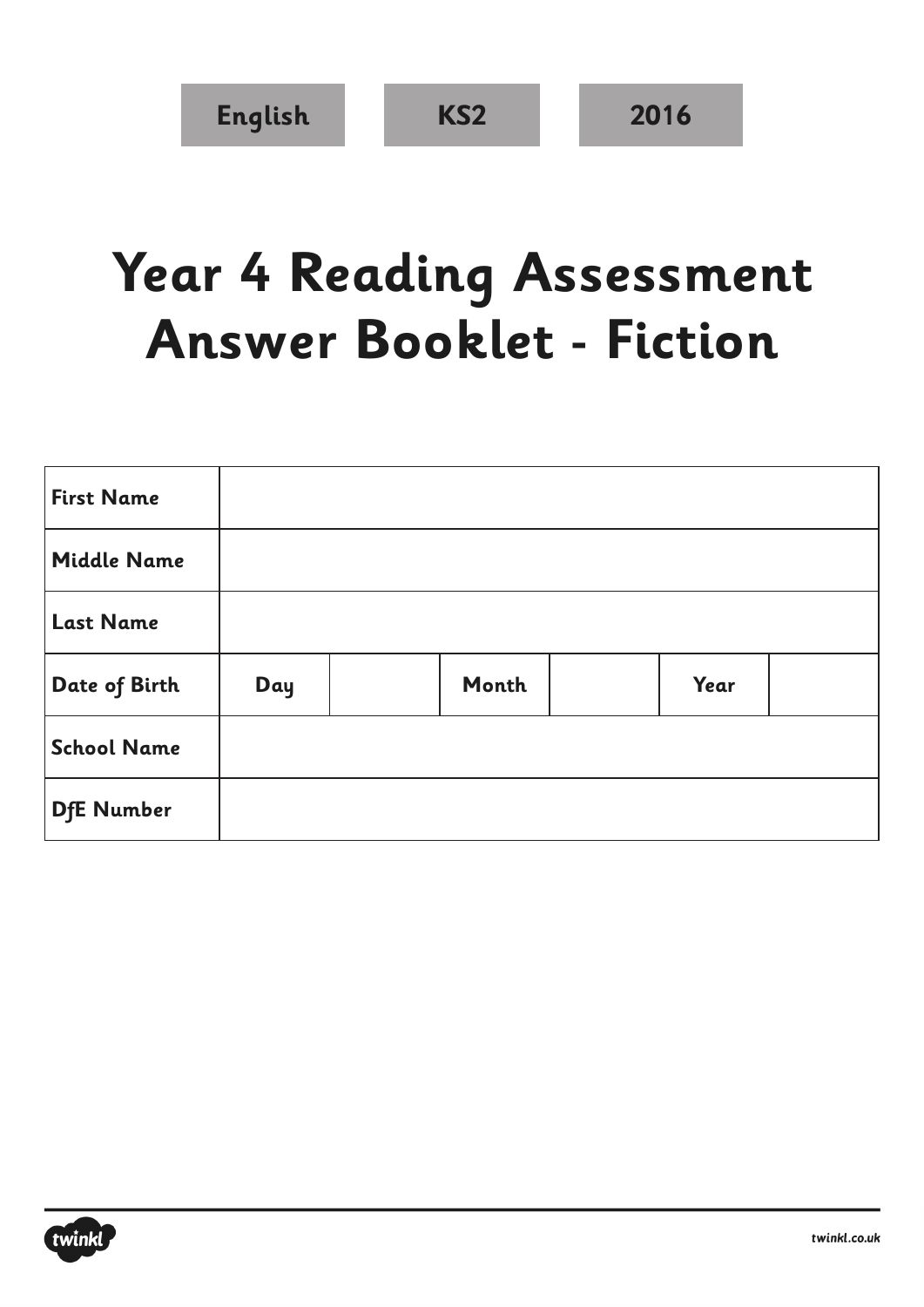## **Year 4 Reading Assessment Fiction**



## **Circle one:**

1 mark **1.** Snowball was **a street cat a wild cat a show cat a tabby cat** 1 mark **2.** Ebony was **a white cat a well-fed cat a pampered cat a hungry street cat** 1 mark **3.** Order these events as they happen in the story. Number them 1, 2, 3, 4. **Snowball brings the black cat home with her. The grey cat attacks Snowball. Snowball wanders restlessly around the house. The black cat fights off the other cats.** 1 mark **4. Find and copy** the phrase that tell us how Snowball's meals were served to her.



total for this page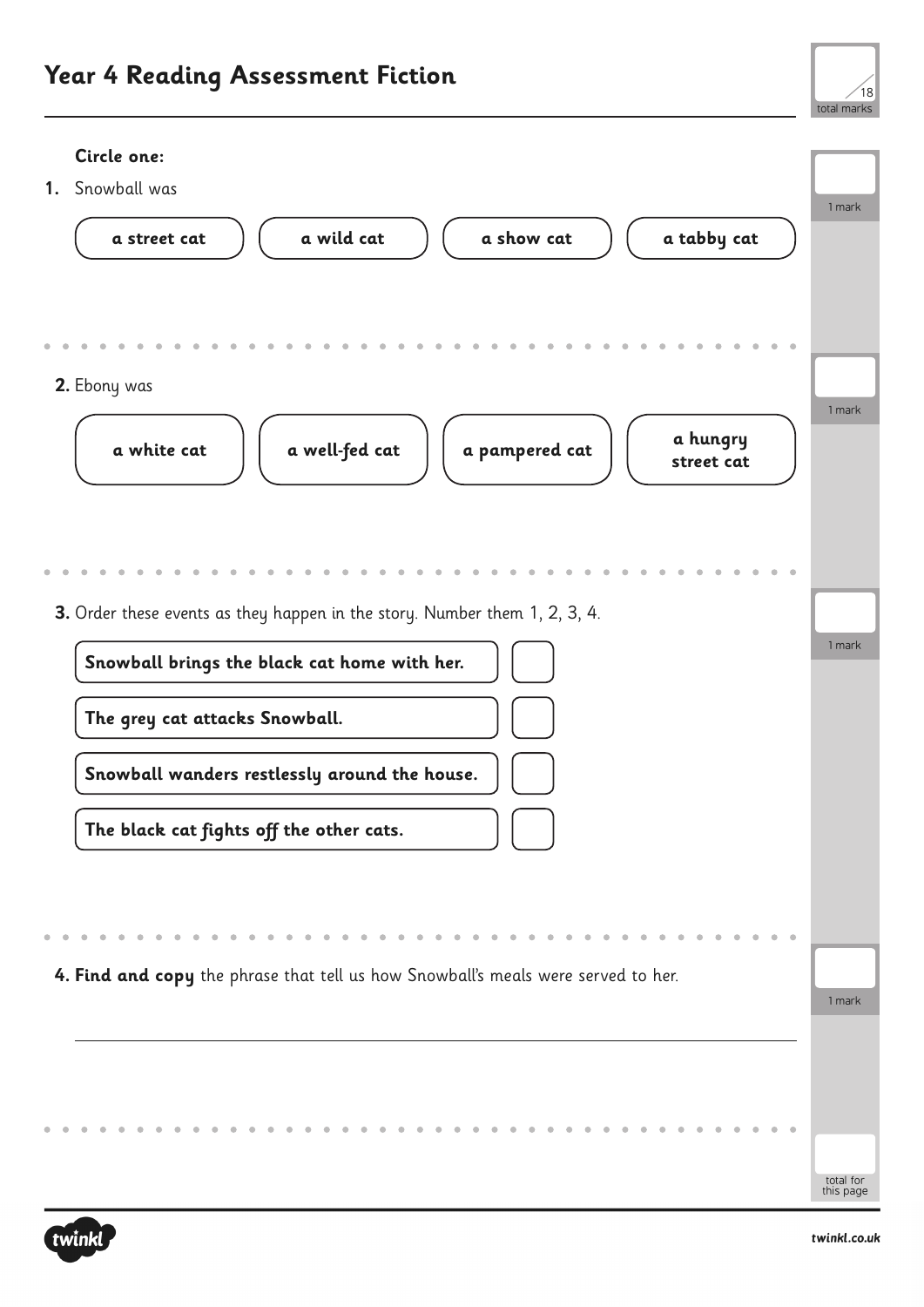**5.** In paragraph 5, 'the wind blew the few remaining leaves from the trees'. **Draw a line** to match 'remaining' to its meaning.



**6. Find and copy two** things that Snowball did straight after she ran through the front door, before she met the three street cats



| 7. ' but to the pampered runaway it seemed far more <b>desirable</b> than the cream she had left |  |
|--------------------------------------------------------------------------------------------------|--|
| untasted in her own Dresden china plate.'                                                        |  |

What does 'desirable' mean in this context?



total for this page

1 mark

1 mark

2 marks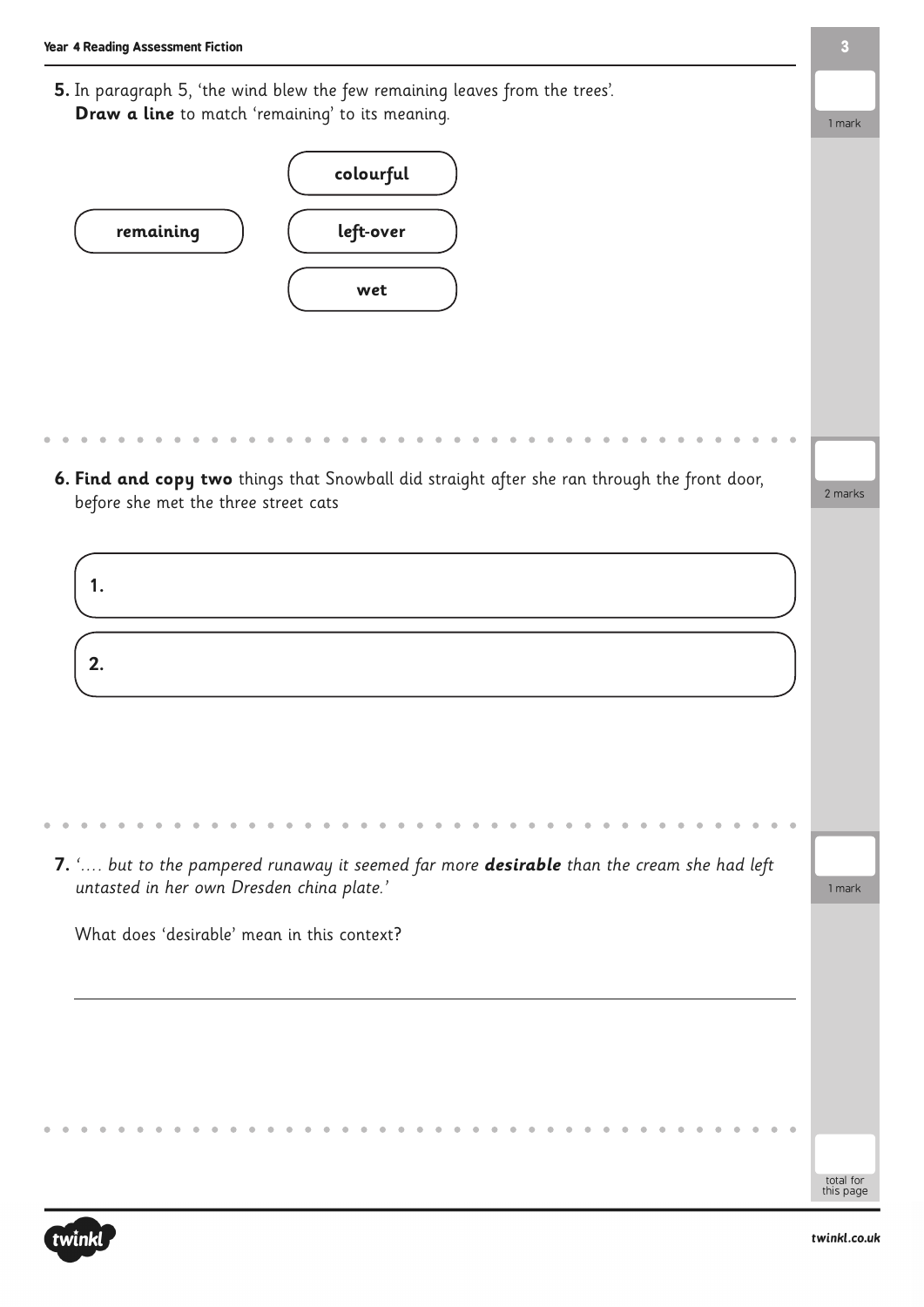| 8. How did Snowball feel when the other cats attacked her? Support your answer with at least   |         |
|------------------------------------------------------------------------------------------------|---------|
|                                                                                                |         |
| two examples from the text.                                                                    | 2 marks |
|                                                                                                |         |
|                                                                                                |         |
|                                                                                                |         |
|                                                                                                |         |
|                                                                                                |         |
|                                                                                                |         |
|                                                                                                |         |
|                                                                                                |         |
| 9. How has Ebony's life changed by the end of the story? Give at least two examples.           |         |
|                                                                                                | 2 marks |
|                                                                                                |         |
|                                                                                                |         |
|                                                                                                |         |
|                                                                                                |         |
|                                                                                                |         |
|                                                                                                |         |
|                                                                                                |         |
|                                                                                                |         |
|                                                                                                |         |
| 10. Do you think Snowball will ever stray from her house again? Give a reason for your answer. |         |
|                                                                                                | 1 mark  |
|                                                                                                |         |
|                                                                                                |         |
|                                                                                                |         |
|                                                                                                |         |
|                                                                                                |         |
|                                                                                                |         |
|                                                                                                |         |
|                                                                                                |         |
|                                                                                                |         |
|                                                                                                |         |
| 11. At the end of the story, how would you describe Snowball's feelings? Circle one.           |         |
| frustrated and<br>safe and<br>angry and                                                        |         |
| kind and shy<br>lonely<br>grateful<br>defensive                                                |         |
|                                                                                                |         |
|                                                                                                |         |
|                                                                                                |         |
|                                                                                                |         |
|                                                                                                | 1 mark  |
|                                                                                                |         |
|                                                                                                |         |



**4**